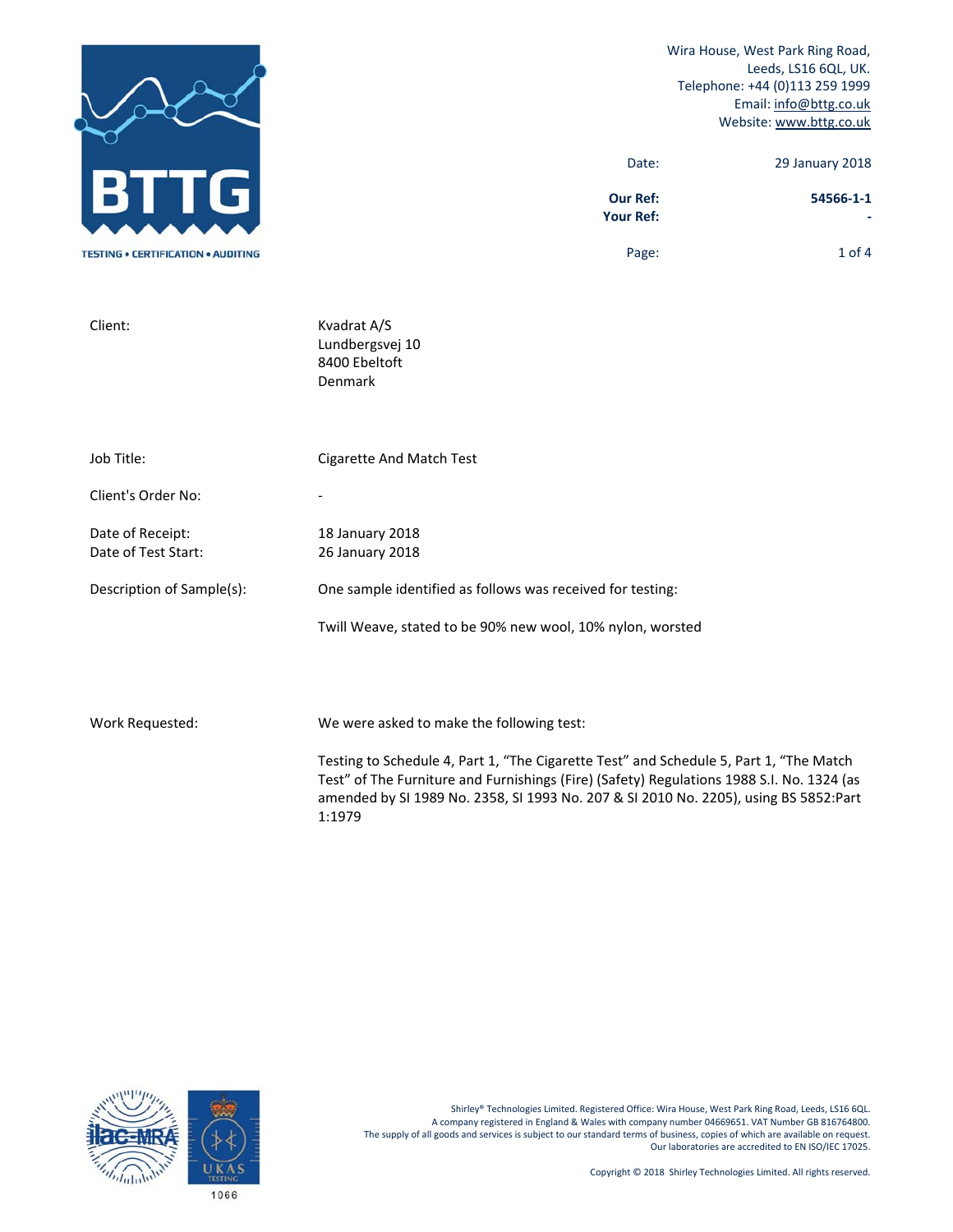

Wira House, West Park Ring Road, Leeds, LS16 6QL, UK. Telephone: +44 (0)113 259 1999 Email: info@bttg.co.uk Website: www.bttg.co.uk

| 29 January 2018 | Date:                               |
|-----------------|-------------------------------------|
| 54566-1-1       | <b>Our Ref:</b><br><b>Your Ref:</b> |
| $2$ of 4        | Page:                               |

## **Kvadrat A/S**

Sample was identified as follows:

Twill Weave, stated to be 90% new wool, 10% nylon, worsted

Testing to Schedule 4, Part 1, "The Cigarette Test" and Schedule 5, Part 1, "The Match Test" of The Furniture and Furnishings (Fire) (Safety) Regulations 1988 S.I. No. 1324 (as amended by SI 1989 No. 2358, SI 1993 No. 207 & SI 2010 No. 2205), using BS 5852:Part 1:1979

# Pre‐Treatment

The material was subjected to a water soak according to BS 5651: 1978, as modified by the above regulation.

# Conditioning

All materials used were conditioned in the environment specified in Clause 7 of BS 5852: Part 1: 1979 "Methods of test for the ignitability by smokers materials of upholstered composites for seating."

# Testing

The material was tested according to BS 5852: Part 1: 1979 "Methods of test for the ignitability by smokers materials of upholstered composites for seating."

The results of BS 5852: Part 1: 1979 relate only to the ignitability of the combination of materials under the particular conditions of test, they are not intended as a means of assessing the full potential fire hazard of the materials in use.

#### Cigarette Test – Source 0

The sample was tested over non-fire retardant polyurethane foam with a density of approximately 20-22 kg/m<sup>3</sup>.

#### Butane Flame Test – Source 1

The sample was tested over non-fire retardant polyurethane foam with a density of approximately 20-22 kg/m<sup>3</sup>.

The results for all tests are given in the table(s) on the following page(s).

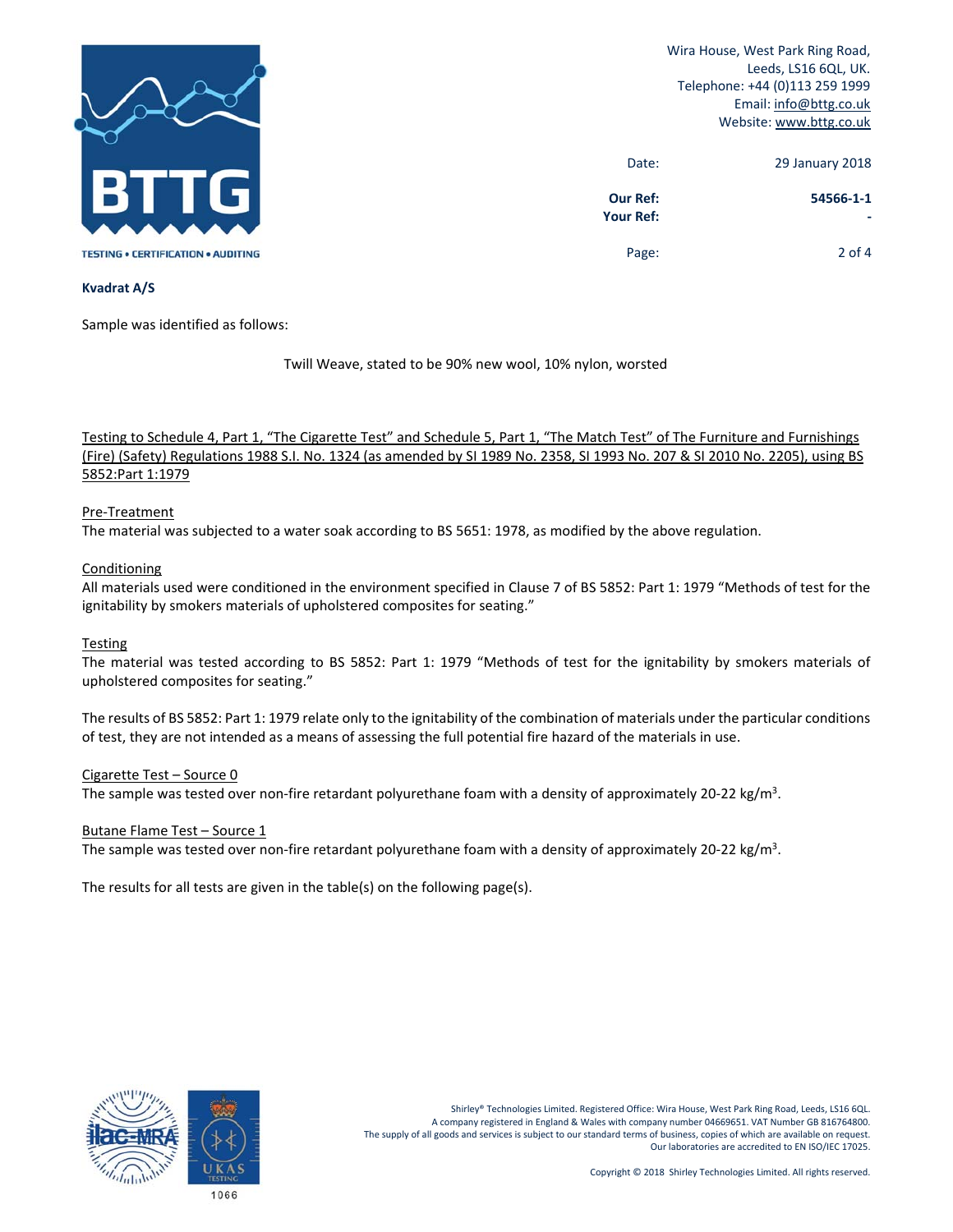

Wira House, West Park Ring Road, Leeds, LS16 6QL, UK. Telephone: +44 (0)113 259 1999 Email: info@bttg.co.uk Website: www.bttg.co.uk

| 29 January 2018 | Date:                               |
|-----------------|-------------------------------------|
| 54566-1-1       | <b>Our Ref:</b><br><b>Your Ref:</b> |
| $3$ of 4        | Page:                               |

## **Kvadrat A/S**

RESULTS

Sample Ref: Twill Weave, stated to be 90% new wool, 10% nylon, worsted

### Cigarette Test – Source 0

| Specimen No.                                |            |            |
|---------------------------------------------|------------|------------|
| Time of Ignition (min)                      |            |            |
| Time of Flame Extinction (min)              | <b>DNP</b> | 32         |
| Time to cover split (min)                   | <b>DNS</b> | <b>DNS</b> |
| Melting                                     | No         | No         |
| Dripping                                    | No         | No         |
| Charring                                    | Yes        | Yes        |
| Progressive smouldering on final inspection | No         | No         |

Requirements:

No flaming or progressive smouldering within a period of 1 hour from placement of the cigarette.

# Result of the Cigarette Test: PASS

#### Butane Flame Test – Source 1

| Specimen No.                                |            |            |
|---------------------------------------------|------------|------------|
| Time of Ignition (secs.)                    |            |            |
| Time of Flame Extinction (secs.)            |            |            |
| Time to cover split (secs.)                 | <b>DNS</b> | <b>DNS</b> |
| Melting                                     | No         | No         |
| Dripping                                    | No         | No         |
| Charring                                    | Yes        | Yes        |
| Progressive smouldering on final inspection | No         | No         |

#### Requirements:

Duration of flaming from removal of source not greater than 120 seconds. Duration of smouldering from removal of source not greater than 15 mins.

# Result of the Butane Flame Test: PASS

**Abbreviations** DNP – Did not propagate  $EC - E\text{scaling combustion}$ BTE – Burnt to extremities



ME – Manually extinguished **Source 20 Federal ES** – Escalating smouldering DNS – Material did not split **DNS** – DNO – Did not observe time of event